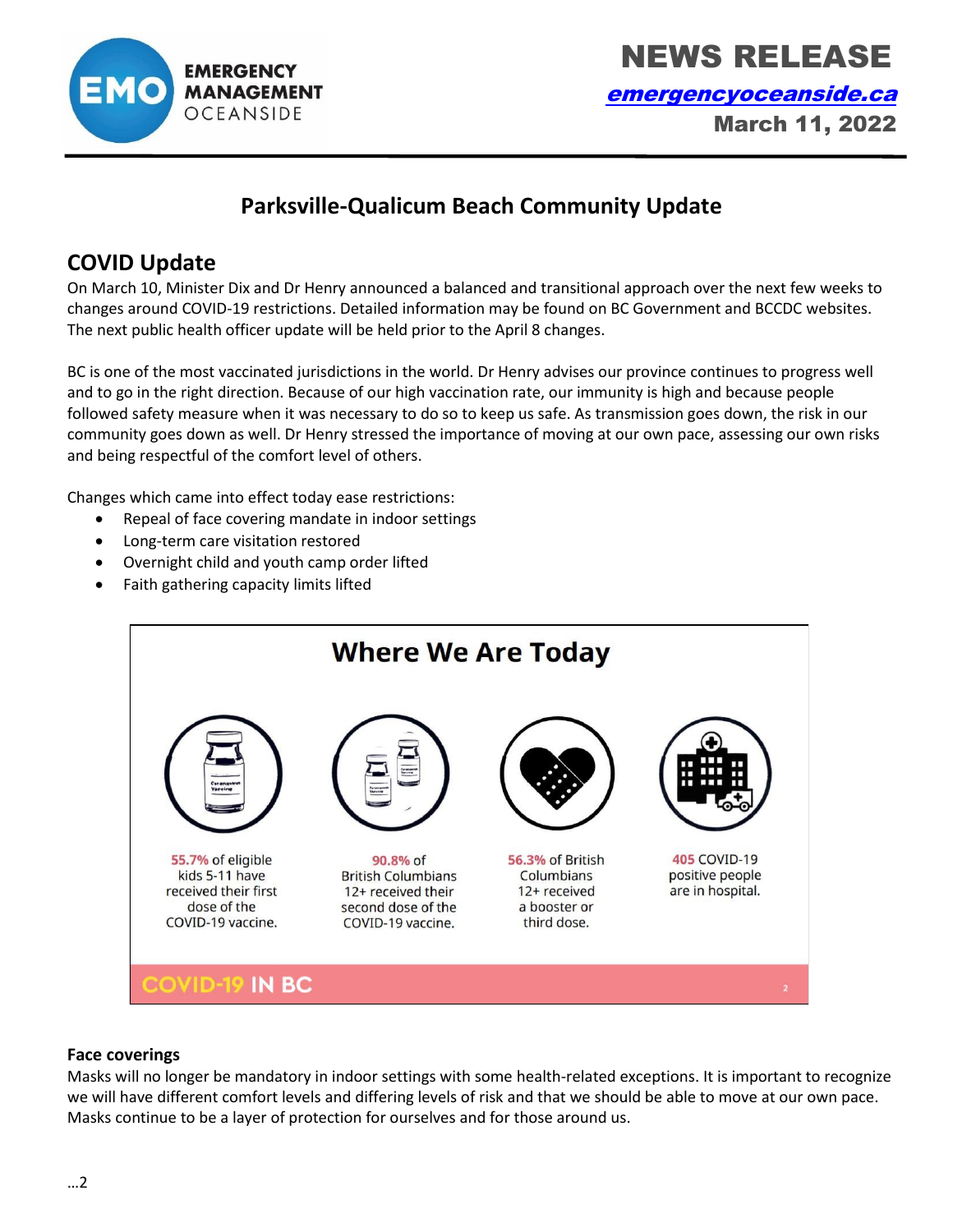#### **Childcare and K-12**

Revisions to guidelines will be effective when students return from spring break; timing for spring break will differ among school districts.

## **What's ahead for us on April 8**

These changes to come into effect on April 8 assume the number of cases does not increase and hospitalizations continue to decline.

- BC Vaccine card will no longer be required
- Businesses transition from COVID-19 safety plan to communicable disease plan
- Post-secondary residence vaccine requirement lifted



### **Tsunami Preparedness**

Tsunami Preparedness Week in BC is recognized April 10 to April 16. Prepared BC is hosting a virtual High Ground Hike and contest. Details are at this [link.](https://www2.gov.bc.ca/gov/content/safety/emergency-management/education-programs-toolkits/high-ground-hike)

As well, here are a few more online PreparedBC tsunami and earthquake resources for your reading pleasure

[Earthquake and Tsunami Guide](https://www2.gov.bc.ca/gov/content/safety/emergency-management/preparedbc/know-your-hazards/earthquakes-tsunamis) [Get prepared for a tsunami](https://www2.gov.bc.ca/gov/content/safety/emergency-management/preparedbc/know-your-hazards/earthquakes-tsunamis/tsunami) [EMO Tsunami Preparedness](https://www.emergencyoceanside.ca/tsunami-preparedness)



### **Resources for People with Disabilities**

There are some good preparedness resources for people with disabilities. PreparedBC provides a guide available at this link: [Resources for People with Disabilities.](https://www2.gov.bc.ca/gov/content/safety/emergency-management/preparedbc/guides-and-resources) If you would like a copy of the booklet, please stop by City of Parksville, administration office for a copy courtesy of EMO.

-2-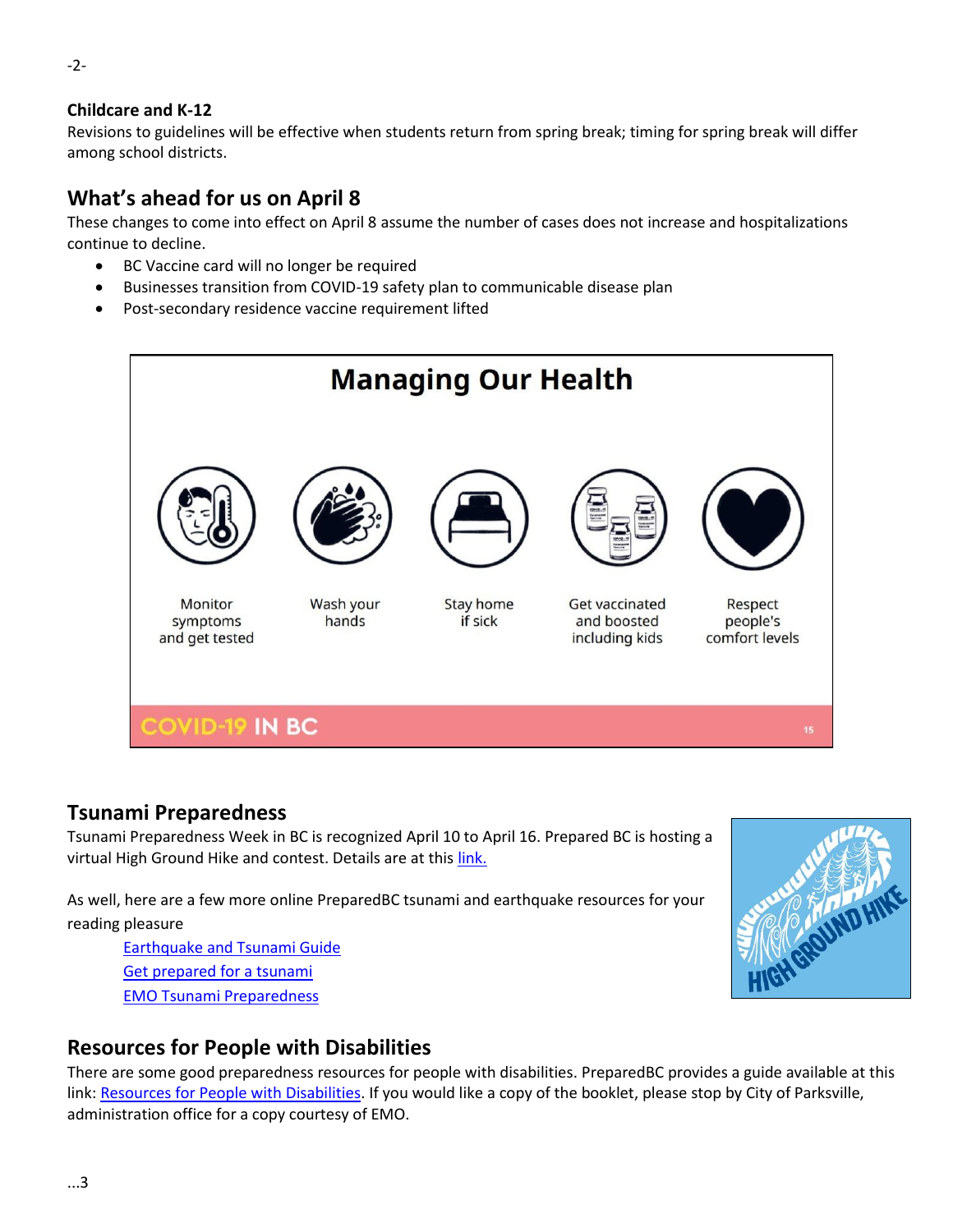### **Vehicle Emergency Kit**

Here's a suggested [checklist for your vehicle emergency kit](https://www.emergencyoceanside.ca/cms/wpattachments/wpID407atID2150.pdf) which can be kept in your vehicle year-round, then checked twice a year to ensure freshness of water and to restock any items. These supplies can be stored in a portable container in your vehicle. As well, remember to always keep your vehicle's gas tank at least half-full.

Here's a suggestion of some of the items you might wish to include:

- Flashlight and extra batteries
- Portable cell phone charger
- Non-perishable food/energy bars
- Bottled water, plastic so it won't break if frozen
- Booster cables
- Hand sanitizer (60% alcohol). Can also be used for de-icing frozen locks
- Emergency flares
- High visibility vest
- Candle in a deep metal can and waterproof matches
- Heavy blanket/sleeping bag
- Extra clothing and footwear (seasonal)
- Work gloves
- Fire extinguisher
- First aid kit
- Shovel
- Whistle
- Spare fuel container
- Road maps
- Emergency contact numbers
- Emergency help sign for dashboard

#### **GENERAL INFORMATION**

#### **Town of Qualicum Beach**

Town Hall is open to the public with full services. Hours of operation are Monday to Friday, 9 am to 4 pm (except statutory holidays). Although the office is open, residents are strongly encouraged to take advantage of the other payment options including payment through your financial institution; mail a cheque; or drop off a cheque at Town Hall drop box (location below). If you do wish to visit Town Hall to conduct business, masks are recommended while in the building.

- Email [qbtown@qualicumbeach.com](mailto:qbtown@qualicumbeach.com)
- Phone 250 752-6921
- Post PO Box 130, Qualicum Beach V9K 1S7
- Mail Slot **Out front of Town Hall, nearest the fountain**
- **[Website](http://www.qualicumbeach.com/)**